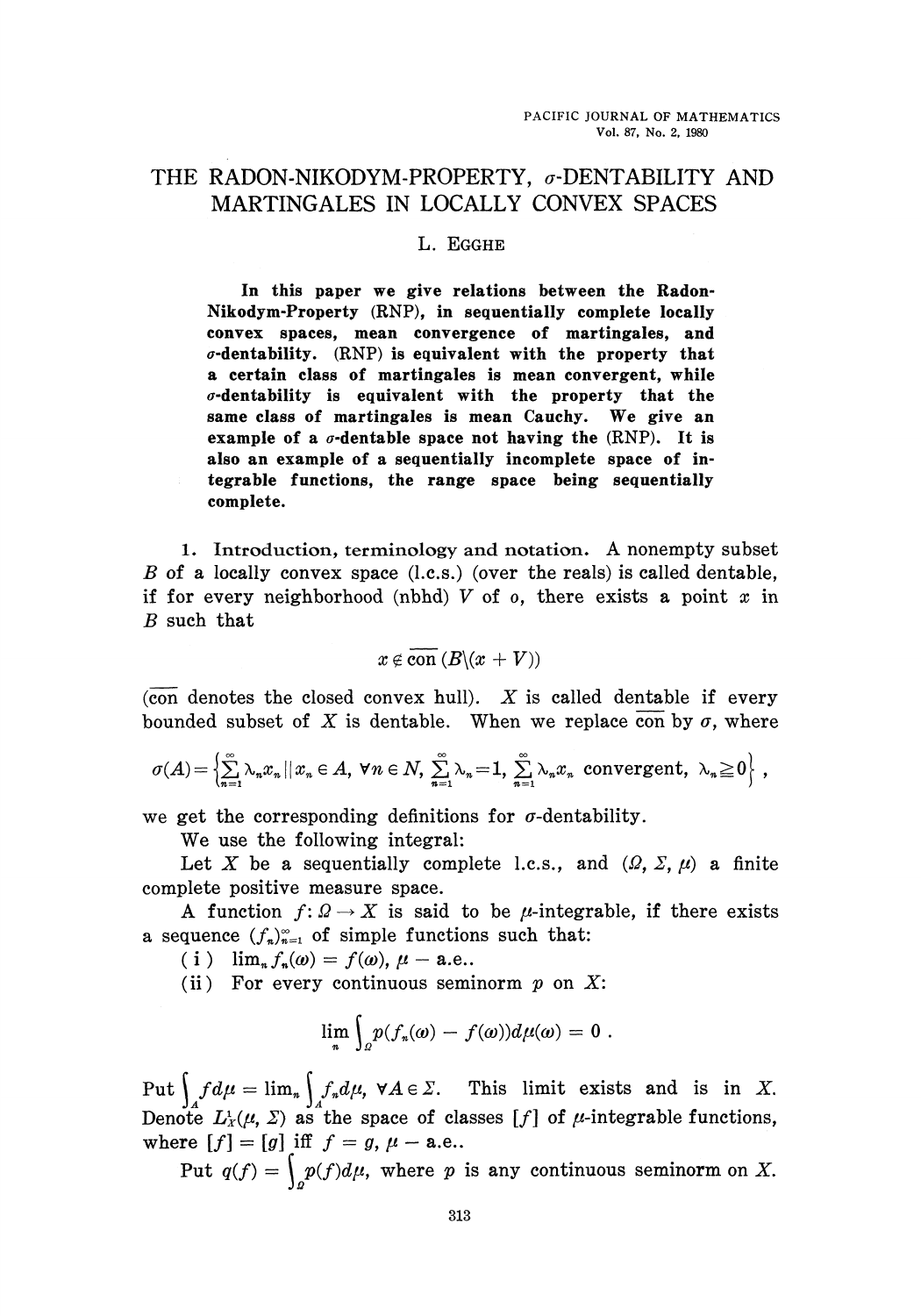The topology on  $L^1_x$  considered is these, generated by all the  $q$ .

*Note.* It is easily seen by Lebesgue's convergence theorem and (i), that we can replace (ii) by:

 $\lim_{m,n}\int_{\mathbb{R}}p(f_n(\omega)-f_m(\omega))d\mu(\omega)=0\;\;\textrm{for}\;\;\textrm{every}\;\;\textrm{continuous}\;$ seminorm *p* on *X.*

Let  $B$  be a closed bounded subset of  $X$ . We say that  $B$  has the Radon-Nikodym-Property, (RNP), if, for every positive finite separable measure space  $(\varOmega , \sum , \mu)$ , and every vector measure  $m\!:\sum \rightarrow X,$ with

$$
A_{\scriptscriptstyle \mathfrak{m}}(\Sigma,\,\mu)=\,\Bigl\lbrack\frac{\mathfrak{m}\left( A\right) }{\mu(A)}-\Big\lVert A\in\Sigma,\,\mu(A)>0\Bigr\rbrace
$$

contained in *B*, there is a *μ*-integrable function  $f: Q \to X$ , such that

$$
m(A) = \int_A f d\mu \ , \quad \forall A \in \Sigma \ .
$$

We say that *X* has the (RNP) if each closed bounded convex subset of *X* has the (RNP).

A sequence  $(x_n, \sum_n)_{n=1}^{\infty}$  is called an X-valued martingale, if every  $x_n$  is in  $L^1_Y(\mu, \sum_n)$ , where  $(\Omega, \sum_n \mu)$  is a measure space and the  $\sum_n$ are  $\sigma$ -algebras such that  $\sum_{n\in\sum_{n+1}\subset\sum_{n}$   $\forall n\in N$ , and if, for every  $A$ in  $\sum_{n}$ :

$$
\int_A x_n d\mu = \int_A x_{n+1} d\mu, \ \forall n \in N.
$$

We call a l.c.s. in which every bounded set is metrizable, a (BM) space. In this case our definition of (RNP) corresponds to this given in [10]. (This is a consequence of Theorems 1 and 2 below.)

2. The results. The following theorem is well-known in Banach spaces (see  $\lceil 1 \rceil$  and  $\lceil 8 \rceil$ ):

THEOREM. *The following assertions are equivalent in a Banach space X:*

 $(i)$  *X has* (RNP).

(ii) Every uniformly bounded martingale  $(x_n, \sum_n)_{n=1}^{\infty}$  is  $L^1_X$ *convergent.*

(iii) *X is deniable.*

(iv) *X is σ-dentable.*

In our case the space  $L^1_x(\mu, \Sigma)$  is in general not complete, so that we might get some Cauchy-results, when (ii) is relied to (iii) or (iv). On the other hand: (RNP) implies a certain completeness condition, since, in proving (RNP) we have to prove the existence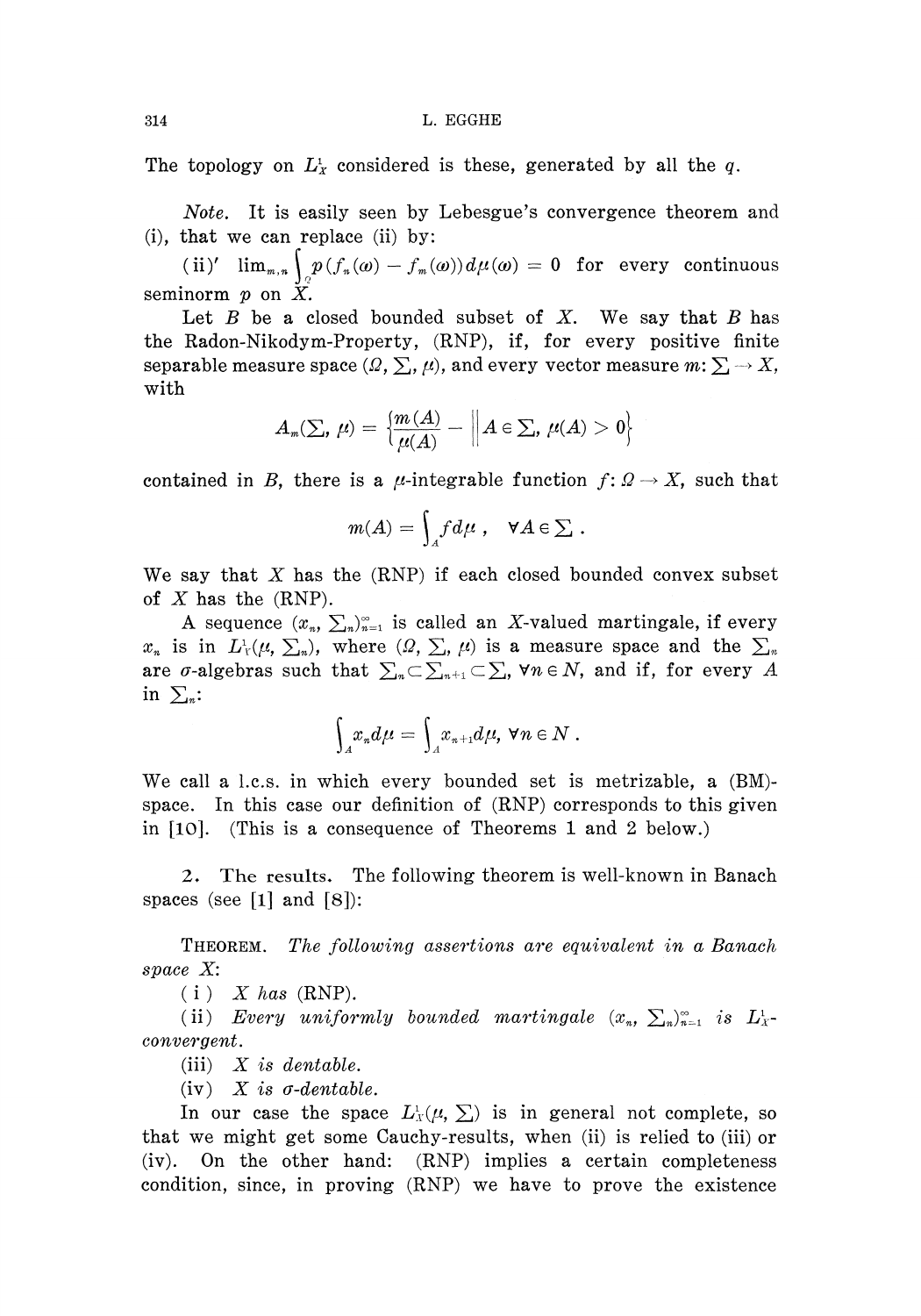of a  $\mu$ -integrable function, being the Radon-Nikodym-derivative of a certain vector measure, w.r.t. a scalar measure. We first state some lemmas. Some of them have independent interest.

LEMMA 1. Let  $\sum$  be a separable *σ*-algebra. Suppose  $\sum = \sigma(A)$ *(the σ-algebra generated by A) where A is an algebra. Then there is a countable B* $\subset$ *A such that*  $\Sigma = \sigma(B)$ .

LEMMA 2. Let X be a sequentially complete *l.c.s.,* and  $(x_i, \sum_i)_{i \in I}$ *a* uniformly bounded martingale. Put  $\Sigma = \sigma(\bigcup_i \Sigma_i)$ . Let  $(\sum_{i_n})_{n=1}^{\infty}$ *be a sequence such that*  $\sum = \sigma(\bigcup_{n=1}^{\infty} \sum_{i_n})$ *. Let*  $F: \sum \rightarrow X$  *be the limit measure of*  $(x_{i_n}, \sum_{i_n})_{n=1}^{\infty}$ . Then F is also the limitmeasure of  $(x_i, \sum_i)_{i \in I}$ 

The proofs of Lemma 1 and 2 are easily made. From them we have:

LEMMA 3. Let X be a sequentially complete *l.c.s., and*  $(x_i, \sum_i)_{i \in I}$ *a* uniformly bounded martingale. Suppose  $\sum = \sigma(\bigcup_i \sum_i)$  separable. *Then the limit measure of*  $(x_i, \sum_i)$  exists on  $\Sigma$ .

Let  $(\Omega, \Sigma, \mu)$  be a separable positive finite measure space. Let *F* be a vector measure on  $\Sigma$  into *X*, such that  $A_0(F)$  is bounded. Put:

$$
x_{\pi}=\sum_{A\in\pi}\frac{F(A)}{\mu(A)}\chi^{}_{A}
$$

where  $\pi$  runs through  $\pi$  (the set of all finite partitions of  $\Omega$  into elements of  $\Sigma$ , directed in the usual way). Since  $(\Omega, \Sigma, \mu)$  is coun tably generated, we have:  $\sum$  is the σ-algebra generated by an increasing sequence of finite partitions  $\pi_n$  of  $\Omega$ .

LEMMA 4.  $(x_{\pi})_{\pi \in \Pi}$  *is*  $L^1_X$ *-Cauchy iff every sequence*  $(x_{\pi_n})_{n=1}^{\infty}$  *is*  $L^1_X$ -Cauchy, with  $(\pi_n)_{n=1}^{\infty}$  increasing such that  $\sum = \sigma(\bigcup_n \pi_n)$ . In this *case we have that for any two such sequences*  $(\pi_n)_{n=1}^{\infty}, (\pi'_n)_{n=1}^{\infty}$ .

$$
L^{\scriptscriptstyle 1}_{{\scriptscriptstyle X}}-\lim_{_{n\to\infty}\,(x_{\scriptscriptstyle \pi^-_{n}}-x_{\scriptscriptstyle \pi'_n})=0\,\,.
$$

In case only one such sequence  $(x_{\pi_n})_{n=1}^{\infty}$  is  $L^1_x$ -convergent, then they all *are convergent (to the same limit). This limit is also*  $L_x^1 - \lim_{z \in \mathbb{R}} x_z$ .

*Proof.* Denote  $\sum_{n} = \sigma(\pi_n)$ : the  $\sigma$ -algebra generated by  $\pi_n \cdot (x_n)_{n \in I}$ is  $L_x^1$ -Cauchy. Hence for every continuous seminorm q on  $L_x^1$ , there is a  $\pi_{0} \in \Pi$ , such that for every  $\pi \geq \pi_{0}$ :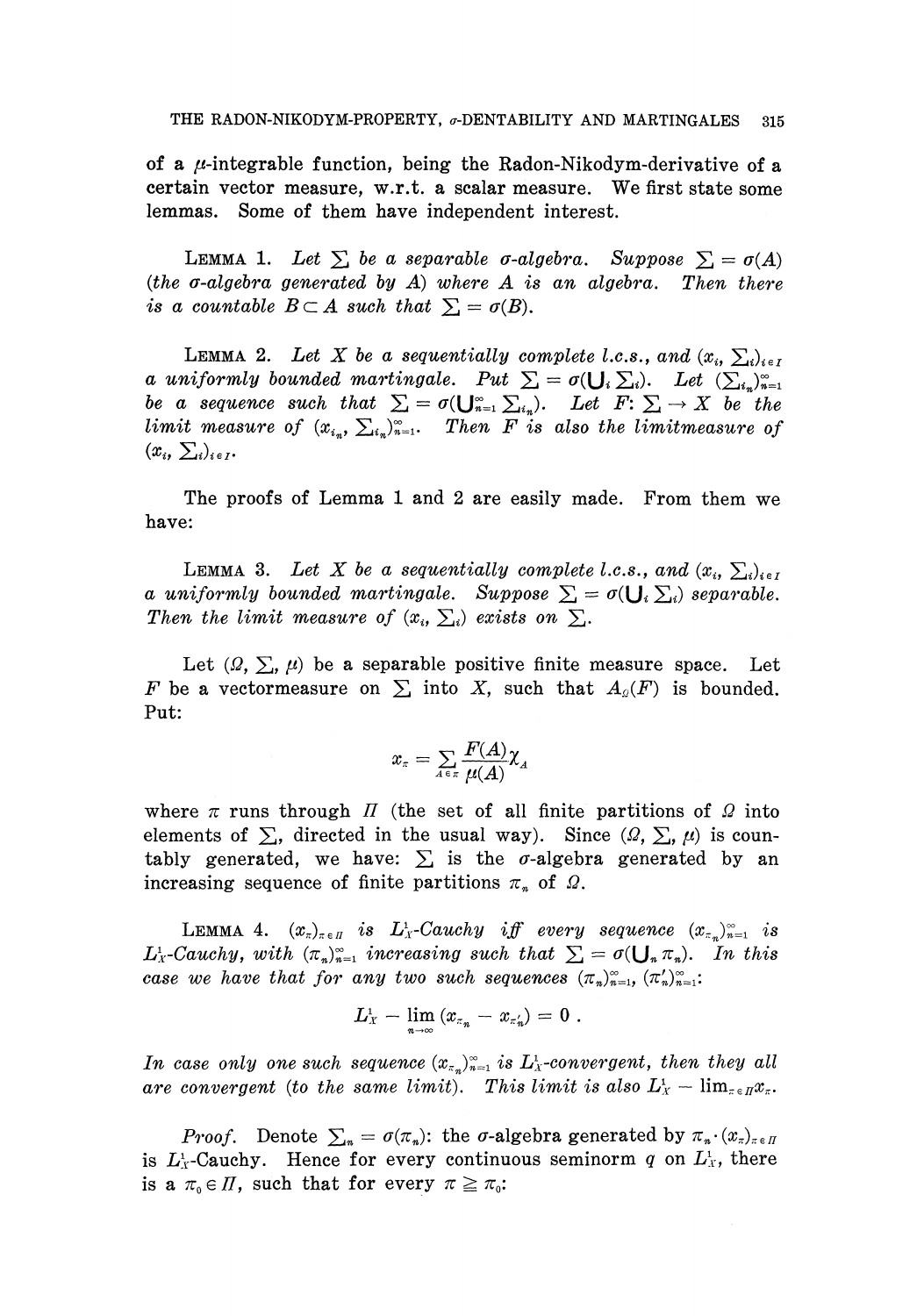316 L. EGGHE

$$
(1) \t q(x_{\scriptscriptstyle \pi} - x_{\scriptscriptstyle \pi_0}) \leqq \frac{1}{4}.
$$

Let  $\pi_0 = \{A_1, \dots, A_n\}$ . By a well-known theorem ([3], p. 76), we can construct

$$
\left\{A_{1}',\,\,\cdots,\,\,A_{n}',\,\varOmega\backslash\bigcup_{i=1}^{n}\,A_{i}'\right\}
$$

in  $\bigcup_{n=1}^{\infty} \pi_n$ , such that  $\mu(A_i \Delta A'_i) < 1/24 \ldots M_p$ , for every  $i = 1, \ldots, n$ , where  $M_p$  is a p-bound of  $(x_{\tau_n})_{n=1}^{\infty}$  (and where  $q(f) = \int_{\mathbb{R}^n} p(f) d\mu$ ). Mak ing the usual arrangements:

$$
\begin{array}{l} A''_1=A'_1,\, A''_i=A'_i\backslash{\bigcup_{j=1}^{i-1}A'_j}\quad (n\ge i>1)\\[2mm] A''_{n+1}=\varOmega\backslash{\bigcup_{i=1}^{n}A''_i}\end{array}
$$

we get  $\pi''_0 = \{A''_1, \cdots, A''_n, A''_{n+1} \}.$ 

Let  $\pi'$  be any refinement of  $\pi'_0$ ;  $\pi' \in \Pi$ 

$$
\pi' = \{B_{1,1}, \ \cdots, \ B_{1,p_1}; \ \cdots; \ B_{n,1}, \ \cdots, \ B_{n,p_n}; \ B_{n+1,1}, \ \cdots, \ B_{n+1,p_{n+1}}\} \ .
$$

Choose  $\pi'' = \pi' \vee \pi_0$  in  $\Pi$ . Then we consider three parts in  $\pi''$ :

( I ) Those sets  $B_{i,j}$  of  $\pi'$  which can also be taken in  $\pi''$ : i.e.: which are already part of one  $A_k$ . This part cancels in  $x_{\pi'} - x_{\pi''}$ .

(II) Those sets  $B_{i,j}$  of  $\pi'$  which are in more than one  $A_k$ . As sets in  $\pi''$  we have of course to choose  $B_{i,j} \cap A_k (k = 1, \dots, n)$ .

(III) For those  $B_{n+1,j}$ , which are in more than one  $A_k$ , we take also  $B_{n+1,j} \cap A_k (k = 1, \dots, n)$  in  $\pi''$ .

We have:

$$
q(x_{\pi'}-x_{\pi''})
$$
\n
$$
= q\Big(\sum_{(11)} \frac{F(B_{i,j})}{\mu(B_{i,j})} \chi_{B_{i,j}} - \sum_{(11)} \sum_{k=1}^n \frac{F(B_{i,j} \cap A_k)}{\mu(B_{i,j} \cap A_k)} \chi_{B_{i,j} \cap A_k}\Big)
$$
\n
$$
+ q\Big(\sum_{(111)} (\text{the same})\Big)
$$
\n
$$
\leq \sum_{(11)} q\Big(\sum_{k=1}^n \Big(\frac{F(B_{i,j})}{\mu(B_{i,j})} - \frac{F(B_{i,j} \cap A_k)}{\mu(B_{i,j} \cap A_k)}\Big) \chi_{B_{i,j} \cap A_k}\Big)
$$
\n
$$
+ \sum_{(111)} (\text{the same})
$$
\n
$$
\leq \sum_{(11)} p\Big(\frac{F(B_{i,j})}{\mu(B_{i,j})} - \frac{F(B_{i,j} \cap A_i)}{\mu(B_{i,j} \cap A_i)}\Big) \mu(B_{i,j} \cap A_i)
$$
\n
$$
+ \sum_{(11)} \sum_{k \neq i} p\Big(\frac{F(B_{i,j})}{\mu(B_{i,j})} - \frac{F(B_{i,j} \cap A_k)}{\mu(B_{i,j} \cap A_k)}\Big) \mu(B_{i,j} \cap A_k)
$$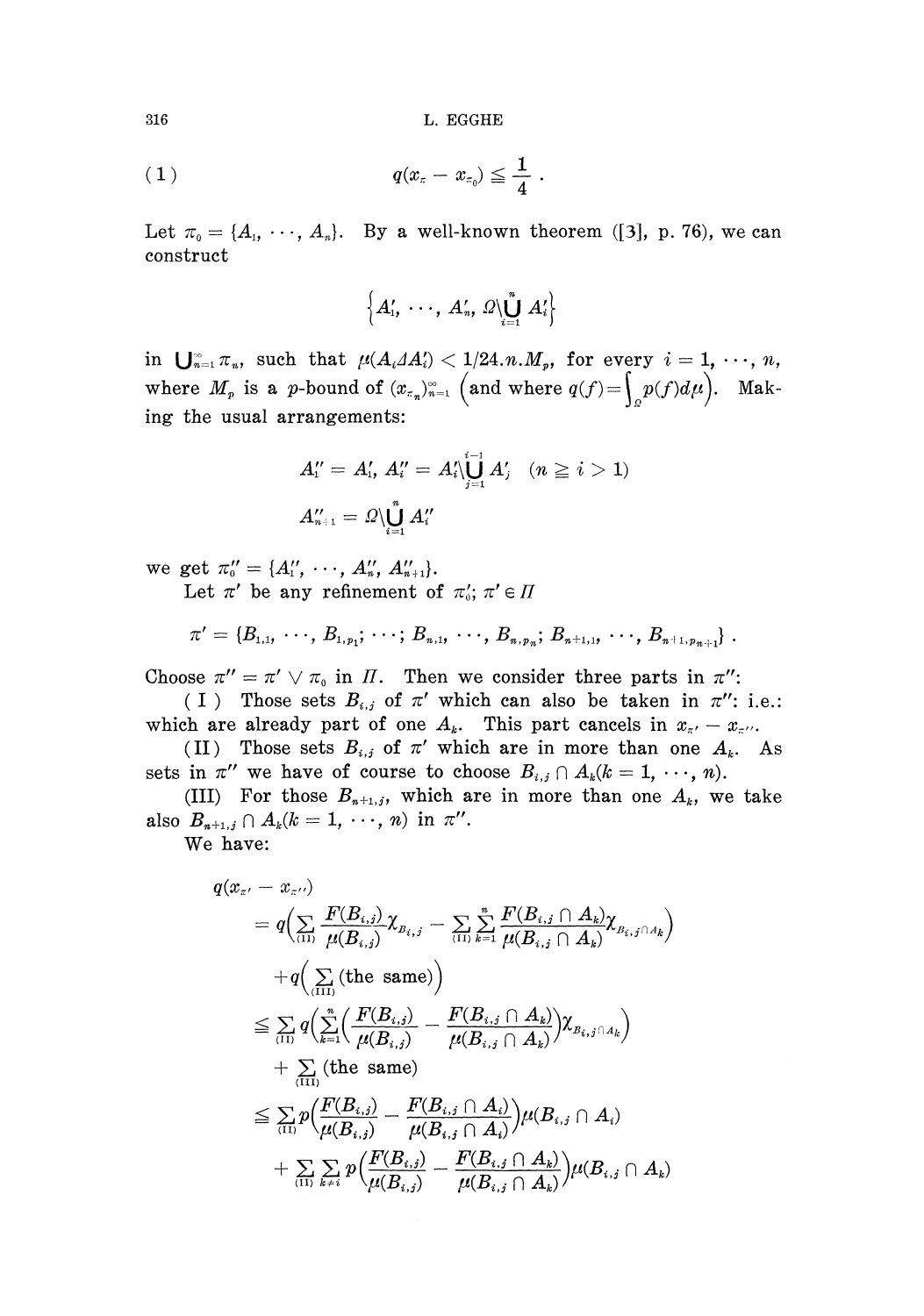$$
+ \mathop{\textstyle \sum}_{\langle\mathop{\rm III}\rangle}\sum_{k=1}^n p\Bigl( \frac{F(B_{n+1,j})}{\mu(B_{n+1,j})} - \frac{F(B_{n+1,j})\cap A_k)}{\mu(B_{n+1,j}\cap A_k)} \Bigr) \mu(B_{n+1,j}\cap A_k)\\ =: (1) + (2) + (3).
$$

We remark that, when E, G are arbitrary in  $\sum$ ,  $\mu(E) > 0$ ,  $\mu(G) > 0$ , we have:

$$
\frac{F(E)}{\mu(E)} = \frac{F(G)}{\mu(G)} + \frac{\mu(G)F(E) - F(G)\mu(E)}{\mu(G)\mu(E)}\\ = \frac{F(G)}{\mu(G)} + \frac{F(E\backslash G)}{\mu(E)} - \frac{F(G\backslash E)}{\mu(E)} - \frac{F(G)\mu(E\backslash G)}{\mu(E)\mu(G)} + \frac{F(G)\mu(G\backslash E)}{\mu(E)\mu(G)}\\
$$

Now, here, we put  $E = B_{i,j}, G = B_{i,j} \cap A_i$ . We can suppose  $\mu(B_{i,j}) >$ 0,  $\mu(B_{i,j} \cap A_i) > 0$ , since we consider only partitions,  $\mu$ -a.e.. Hence:

$$
\begin{split} p & \Big( \frac{F(B_{i,j})}{\mu(B_{i,j})} - \frac{F(B_{i,j} \cap A_i)}{\mu(B_{i,j} \cap A_i)} \Big) \\ & \le \frac{|F|_p(B_{i,j} \Delta(B_{i,j} \cap A_i))}{\mu(B_{i,j})} + p \Big( \frac{F(B_{i,j} \cap A_i)}{\mu(B_{i,j} \cap A_i)} \Big) \cdot \frac{\mu(B_{i,j} \Delta(B_{i,j} \cap A_i))}{\mu(B_{i,j})} \end{split} \,,
$$

where  $|F|_p$  denotes the *p*-variation on *F*. So

$$
(1) \leqq \sum_{(II)} [M_p \mu(B_{i,j} \Delta(B_{i,j} \cap A_i)) + M_p \mu(B_{i,j} \Delta(B_{i,j} \cap A_i))]
$$
  

$$
\leqq \sum_{i=1}^n 2M_p \mu(A_i \Delta(A_i' \cap A_i))
$$
  

$$
< \frac{1}{12}.
$$

Now:

$$
(2) \leq 2M_p \sum_{(11)} \sum_{k \neq i} \mu(B_{i,j} \cap A_k)
$$
  
\n
$$
\leq 2M_p \sum_{i=1}^n \sum_{k \neq i} \mu(A''_i \cap A_k)
$$
  
\n
$$
\leq 2M_p \cdot n \cdot \frac{1}{24nM_p} \left( \text{since } \bigcup_{k \neq i} A''_i \cap A_k \subset A''_i \backslash A_i \right)
$$
  
\n
$$
= \frac{1}{12}.
$$
  
\n
$$
(3) \leq 2M_p \mu(A''_{n+1})
$$
  
\n
$$
= 2M_p \mu \left( \Omega \backslash \bigcup_{i=1}^n A'_i \right)
$$
  
\n
$$
\leq 2M_p \cdot n \left( \frac{1}{24 \cdot n \cdot M_p} \right)
$$
  
\n
$$
= \frac{1}{12}.
$$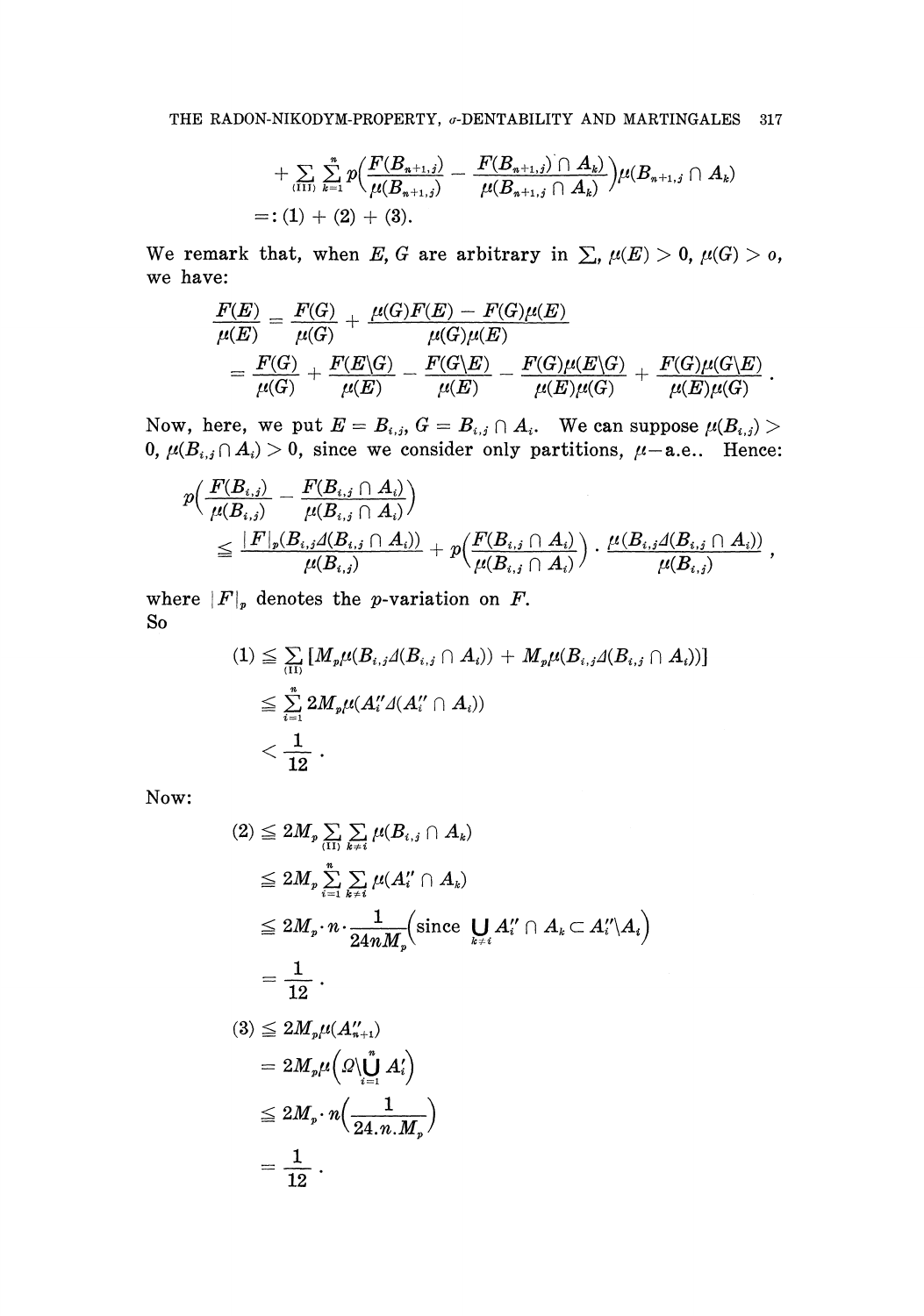Thus  $q(x_{\pi} - x_{\pi})$  < 1/4. We have also by (1):  $q(x_{\pi''} - x_{\pi_0}) < 1/4$ . Now  $\pi''_0 \subset \bigcup_{n} \sum_{n}$ . Hence there exists a  $n_0 \in N$  such that  $\pi_{n_0} \geq \pi_0''$ . So  $q(x_{\pi_{n_0}} - x_{\pi_0}) < 1/2$ . When  $\pi_n \geqq \pi_{n_0}$ , we have also  $\pi_n \geqq \pi_0''$ . Hence also  $q(x_{\pi_n} - x_{\pi_0}) < 1/2$ .

Hence  $q(x_{\pi_n} - x_{\pi_{n_0}}) < 1$ ,  $\forall n \geq n_0$ . So  $(x_{\pi_n})_{n=1}^{\infty}$  is  $L^1_{\Lambda}$ -Cauchy.

 $\epsilon =$  Let  $\Sigma = \sigma(\bigcup_{n=1}^{\infty} \pi_n)$  where  $(\pi_n)$  is an increasing sequence of finite partitions of *Ω*. Supposing  $(x_{r})_{r \in H}$  not  $L_x^1$ -Cauchy, we have: there is a continuous seminorm q on  $L<sub>x</sub>(\mu)$  such that for every  $\pi \in$ *II*,  $\exists \pi', \pi'' \in \Pi, \pi', \pi'' \geq \pi$ , with  $q(x_{\pi'} - x_{\pi'}) > 2$ . Let  $\pi'''$  be  $\pi'$  or  $\pi''$ according to  $q(x_z - x_{\tau''}) > 1$ .

We start the induction with  $\pi = \pi_i$ ; we call  $\pi''$  now:  $\pi'_i$ . Then for  $\pi = \pi'_1 \vee \pi_2$ ; we call  $\pi'''$  now:  $\pi'_2$ , and so on. Hence we have

$$
\pi_{2n-1}''=\pi_n\,\vee\,\pi_{n-1}'
$$

for every  $n = 1, 2, 3, \cdots$ ; It is trivial that  $(x_{\pi_k})_{k=1}^{\infty}$  is not  $L_x^1$ -Cauchy, although  $\sigma(\bigcup_{k=1}^{\infty} \pi_k^{\prime\prime}) = \sum$ , since  $\pi_{2n}^{\prime\prime} = \pi_n^{\prime} \geq \pi_n$  for every *n* in *N*.

So, the two assertions are equivalent. In this case, since  $(x_i)_{i \in \mathcal{Y}}$ is  $L_x^1$ .Cauchy, we have, for every continuous seminorm p on X,  $\exists \pi_{0} \in \Pi$  such that for any  $\pi \geq \pi_{0}$ :

$$
(|1) \tqquad \qquad q(x_z-x_{z_0})=\Big\rfloor_{\varrho} p(x_z-x_{z_0})<\frac{1}{4}\;.
$$

Let  $(\pi_n)_{n=1}^{\infty}$  and  $(\pi'_n)_{n=1}^{\infty}$  be two increasing sequences, consisting of finite partitions of *Ω* into elements of  $\sum$ , such that  $\sum = \sigma(\bigcup_{n} \pi_n) =$  $\sigma(\bigcup_{n} \pi'_n)$ . From the first part of the proof of this lemma, and (1), we deduce: There is a  $\pi_{n_0}$  such that

$$
(2) \hspace{1cm} \textbf{for every} \hspace{0.3cm} n \geqq n_{\scriptscriptstyle 0}\hspace{-1mm}:\hspace{-1mm} q (x_{\scriptscriptstyle \pi_{n}} - x_{\scriptscriptstyle \pi_{0}}) < \frac{1}{2}
$$

and a  $\pi'_{n_1}$  such that for every  $n \geq n_1$ :  $q(x_{\pi'_n} - x_{\pi_0}) < 1/2$ .

Choose  $m = \max(n_0, n_1)$ . So, there is a m in N such that for every  $n \geqq m{:}~ q(x_{\varepsilon_n} - x_{\varepsilon'_n}) < 1,$  for every  $p.$  Hence:

$$
L_{\scriptscriptstyle X}^{\scriptscriptstyle 1} - \lim_{\scriptscriptstyle n \to \infty} \left(x_{\scriptscriptstyle \tau_n} - x_{\scriptscriptstyle \tau'_n} \right) = 0 \; .
$$

Now suppose that there is at least one sequence  $(x_{\pi_n})_{n=1}^{\infty}$  with  $\sigma(\bigcup_{n} \pi_n) = \sum$ , such that there is a  $x$  in  $L^1_X(\mu)$  for which  $L_Y^1$  –  $\lim_{n} x_{\epsilon_n} = x$ . Let  $(x_{\epsilon'_n})_{n=1}^{\infty}$  be another sequence with  $\sum$  =  $\sigma(\bigcup_{n} \pi'_n)$ . It is immediate that  $F(A) = \int_A x d\mu$ , for every *A* in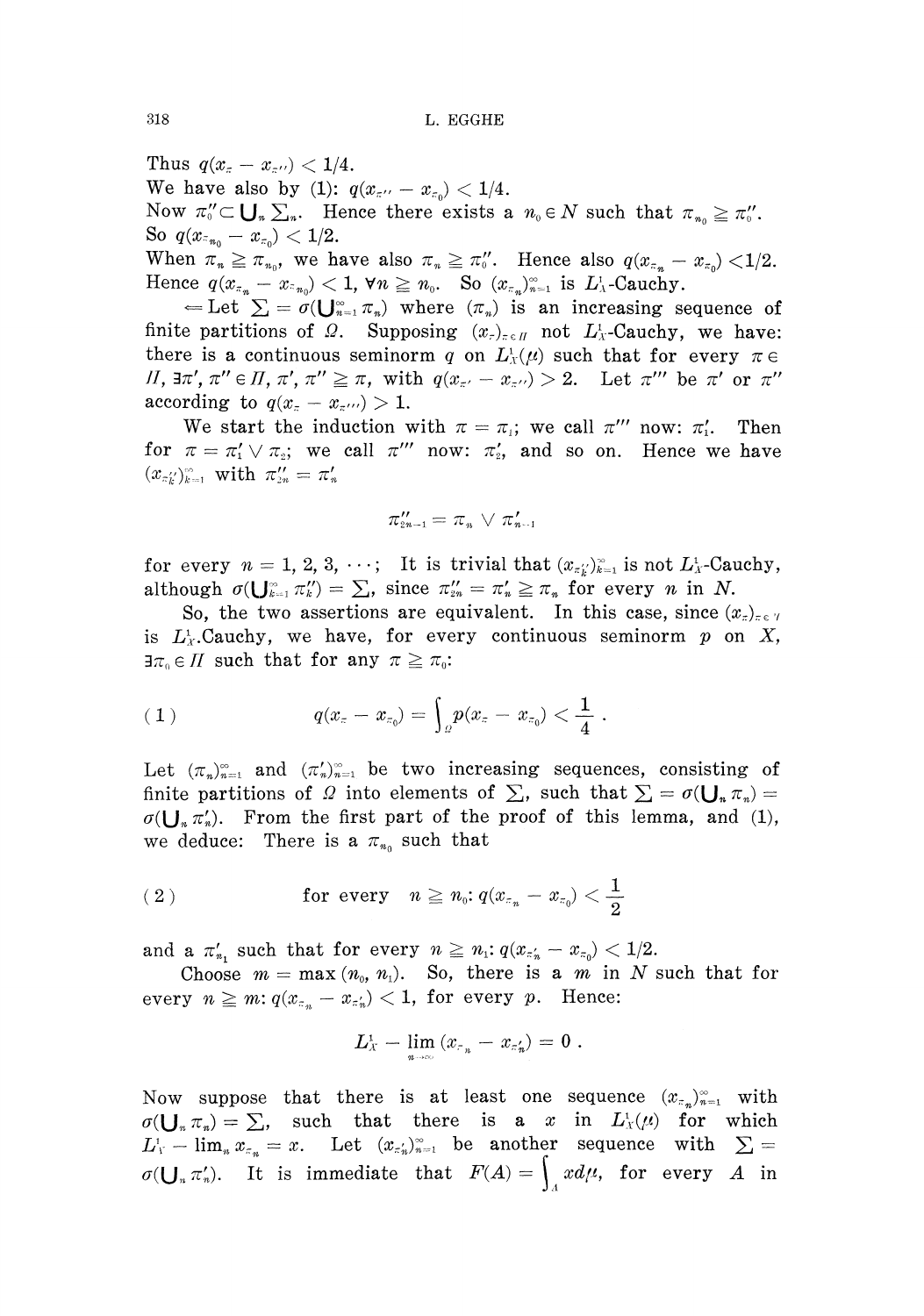$\bigcup_{n} \pi_{n}$ . Hence  $F(A) = \lim_{n} \int x_{\pi_{n}} d\mu$ , for every *A* in  $\bigcup_{n} \pi_{n}$ . Since *fhat*  $F(A)$  -  $\lim$  1  $\frac{2\pi}{\pi} \int_{A}^{A} \frac{f(x)}{f(x)} dx$  = limits  $\frac{2\pi}{\pi} \int_{A}^{A} \frac{f(x)}{f(x)} dx$  = limits  $\frac{2\pi}{\pi} \int_{A}^{A} \frac{f(x)}{f(x)} dx$ and  $L_x^1$  –  $\lim_{x \in \Pi} x_x = x$ .  $\frac{d}{dx}$ , for every  $\frac{d}{dx}$  in  $\sum$ , so:  $\frac{d}{dx}$   $\lim_{n \to \infty} x_n^2 = x$ ,

THEOREM 1. Let X be a sequentially complete *l.c.s.*. The follow*ing assertions are equivalent:*

(1) *X has* (RNP).

(2a) Every uniformly bounded martingale  $(x_n, \sum_n)_{n=1}^{\infty}$  with  $\sum$  =  $\sigma(\bigcup_{n}\sum_{n})$  separable, is  $L^1$ <sub>*x*</sub>-convergent.

(2b) *Every uniformly bounded and finitely generated martingale*  $(x_n, \sum_n)_{n=1}^{\infty}$  is  $L^1$ *x*-convergent.

(2c) Every uniformly bounded martingale  $(x_i, \sum_i)_{i \in I}$ , with  $\sum$  =  $\sigma(\bigcup_i \sum_i)$  separable, is  $L^1$ <sub>x</sub>-convergent.

(2d) *Every uniformly bounded and finitely generated martingale*  $(x_i, \sum_i)_{i \in I}$  with  $\sum_i = \sigma(\bigcup_i \sum_i)$  separable, is  $L^1_X$ -convergent.

*Proof.* This proof is now done in the same way as in Banach spaces; We use now Lemmas 3 and 4.

REMARKS. (1) When the property "separable" is deleted in the definition of (RNP) we can prove in Theorem 1 only  $(1) \Rightarrow (2c) \Rightarrow (2d)$ (without the assumption  $\Sigma$  separable). This we can do if X is supposed to be quasi-complete (to be sure of the existence of the limitmeasure). However Theorem 1 is much more useful as will be seen later on.

(2) When the property  $"A_{\rho}(F)$  bounded" in the definition (RNP) is changed into " $F$  bounded variation and  $\mu$ -continuous", we can prove Theorem 1 in the same way, but now using  $L^1$ -bounded and uniformly integrable martingales instead of uniformly bounded mart ingales: However Theorem 1 is more interesting in connection with  $\sigma$ -dentability. (See Theorem 2.)

We are now going to characterize  $\sigma$ -dentability in terms of martingale-Cauchy-properties.

THEOREM 2. *Let X be a sequentially complete l.c.s.. The following assertions are equivalent:*

 $(3)$  *X* is  $\sigma$ -dentable.

(4a) *Every uniformly bounded and finitely generated martingale*  $(x_n, \sum_n)_{n=1}^{\infty}$  *is*  $L^1$ *<sub>X</sub>*-Cauchy.

(4b) *Every uniformly bounded martingale*  $(x_n, \sum_n)_{n=1}^{\infty}$  *is*  $L^1_x$ . *Cauchy.*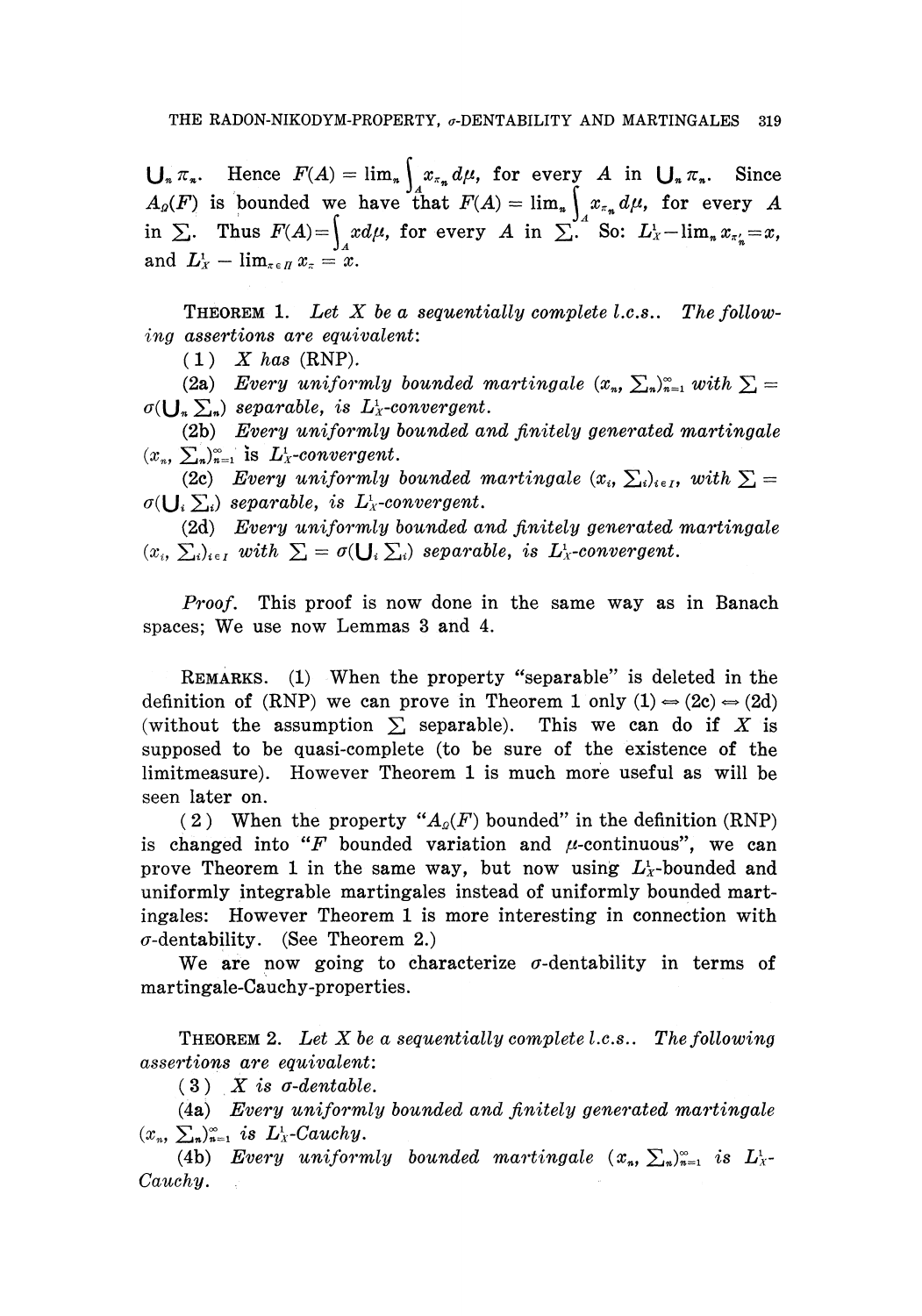REMARKS. (1) As will follow from the proof of this theorem, we may also use in (4a) and (4b) martingales on a separable measure space only. We may even restrict the martingales to be defined on ([0, 1],  $B[0, 1]$ ,  $\lambda$ )( $B[0, 1]$  = the Borelsets in [0, 1] and  $\lambda$  denoting Lebesgue measure).

(2) In (4a) and (4b) we may also use martingales with an arbitrary index-set  $I$ . This is trivial, since we are looking at Cauchyproperties.

*Proof of Theorem* 2.

 $(4) \rightarrow (3)$ . This a adaptation of the proof of Huff [7] to our case: Now supposing  $X$  not being  $\sigma$ -dentable, we can construct a seminormindependent uniformly bounded and finitely generated martingale, which is not  $L^1$ -Cauchy.

 $(3) \rightarrow (4a)$ . An application of Rieffel's theorem to our case shows that  $(x_{\tau})_{\tau \in \mathcal{T}}$  is  $L^1_{\mathcal{X}}$ -Cauchy, with

$$
x_\varepsilon=\sum_{A\in\pi}\frac{\lim\limits_{n}\int_Ax_n d\mu}{\mu(A)}\chi_A
$$

where  $(x_n, \sum_n)_{n=1}^{\infty}$  is the given uniformly bounded and finitely gen erated martingale, and where  $\Pi = \{\pi | \pi \text{ is a finite partition of } \Omega \text{ into }$ elements of *Σ).*

Then Lemma 4 gives the result. The proof of  $(4a) \Leftrightarrow (4b)$  is easily made.

COROLLARY. *Let X be a quasi-complete (BM)-space. Then all the assertions in Theorem* 1 *are equivalent with all the assertions in Theorem 2 (and equivalent with dentability).*

*Proof.* This is easily seen by the result of Saab [10].

We also see that in a quasi-complete (BM)-space, we get an equivalent formulation of (RNP), by deleting the word "separable" in our definition.

The proof of the following lemma is immediate:

**LEMMA** 5. Let  $(x_n)_{n=1}^{\infty}$  be a sequence of step-functions which is  $L_{\mathfrak{x}}^{\iota}(\mu)$ -Cauchy. Then there is a martingale  $(y_{n},\, \sum_{n})_{n=1}^{\infty}$ , such that

$$
L_X^1(\mu)-\lim_{n\to\infty}(y_n-x_n)=0.
$$

From this lemma and Theorems 1 and 2 we have now: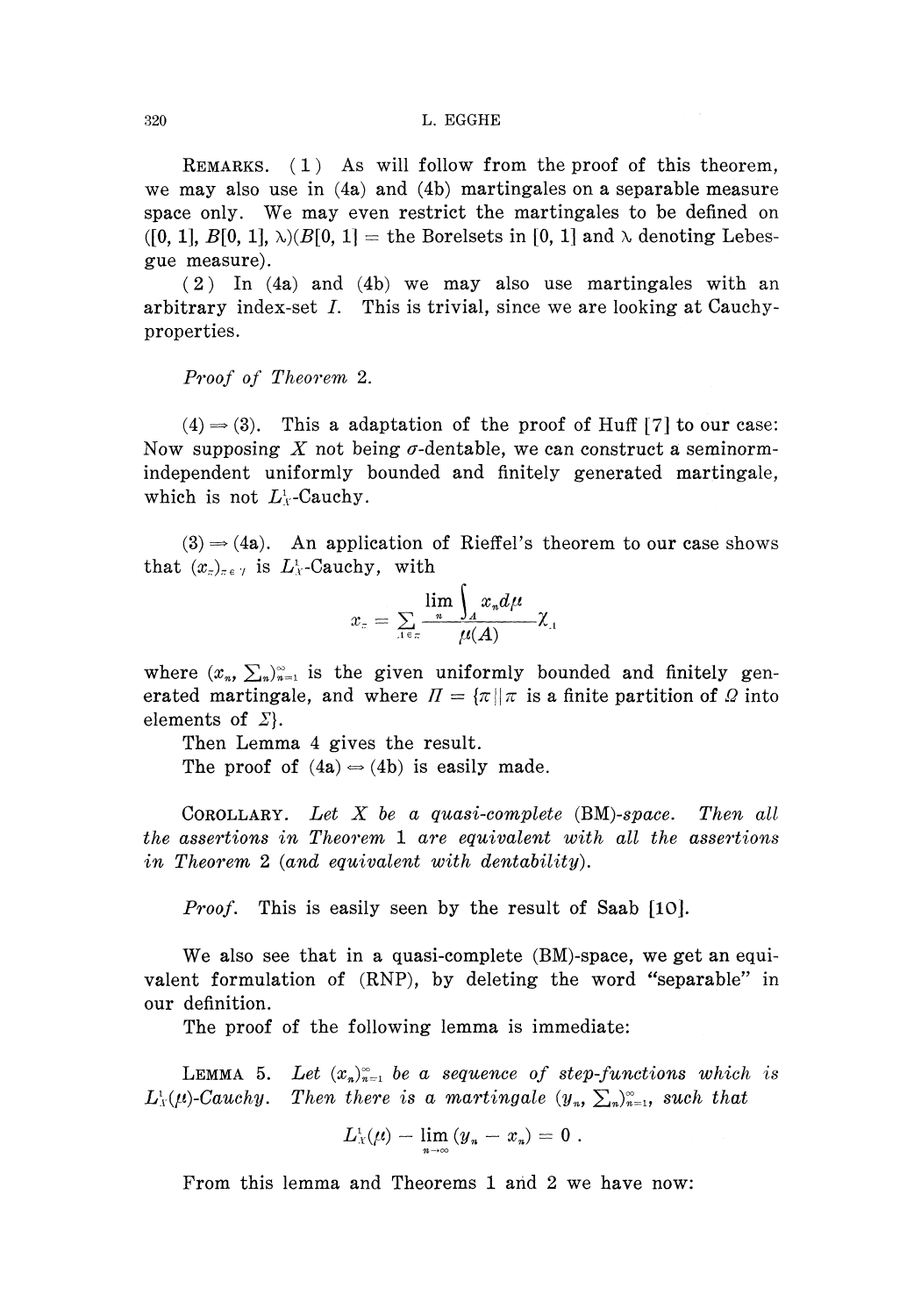THEOREM 3. *σ-dentability is equivalent with (RNF)(in sequentially complete Lc.s.) iff every uniformly bounded L<sup>x</sup> -Cauehy sequence of*  $(step-)$  functions in  $L^1_X(\Omega, \Sigma, \mu)$  is  $L^1_X$ -convergent.  $((\Omega, \Sigma, \mu):$  any *separable positive finite measure space.)*

Hence the Radon-Nikodym-property's equivalence with  $\sigma$ -dentability depends critically on the sequential completeness of  $L^1$ <sub>*x*</sub> $(\mu)$ .

For the remainder of this article, we intend to prove that there is a sequentially complete l.c.s.  $X$  for which  $L_X^1$  is not sequentially complete: We shall even show that there is a Schur space *X* for which  $L^1_{X,q(X,X')}$  is not sequentially complete. This is done by proving that these  $X$  are  $\sigma$ -dentable and have not (RNP). We first recall the definition of a weak-Radon-Nikodym-Banach space.

DEFINITION. Let *X* be a Banach space. *X* is said to have the weak-Radon-Nikodym property (WRNP), w.r.t. the measure space ( $Ω$ ,  $Σ$ ,  $μ$ ), if for every X-valued measure  $F$  on  $Σ$ , which is  $μ$ -con tinuous and of finite variation, there is a Pettis-integrable function  $f: Q \rightarrow X$  such that

$$
F(A) = P - \int_A f d\mu
$$

for every *A* in  $\Sigma$ . (Here  $P - \int_A f d\mu$  denotes the Pettis-integral of *f* over *A.)*

The following lemma is immediately seen:

LEMMA 6. *Let the Banach space X be weakly sequentially complete. If X, σ(X<sup>f</sup> X') has* (RNP) *then X has* (WRNP) *w.r.t. separable measure spaces.*

We denote by JH the space constructed by Hagler [6].

**LEMMA** 7 ([1], [2], [6]). *JH'* is a Schur space without (RNP).  $L^1$ *is a weakly sequentially complete Banach space without* (RNP). *Every Schur space is trivially weakly sequentially complete.*

In Theorems 4 and 5, *X* denotes a weakly sequentially complete Banach space without (RNP).

THEOREM 4. *There is a closed separable subspace Y of X such that Y,*  $\sigma(Y, Y')$  *is*  $\sigma$ *-dentable and has not* (RNP).

*Proof.* Since *X* does not have (RNP), there exists a closed